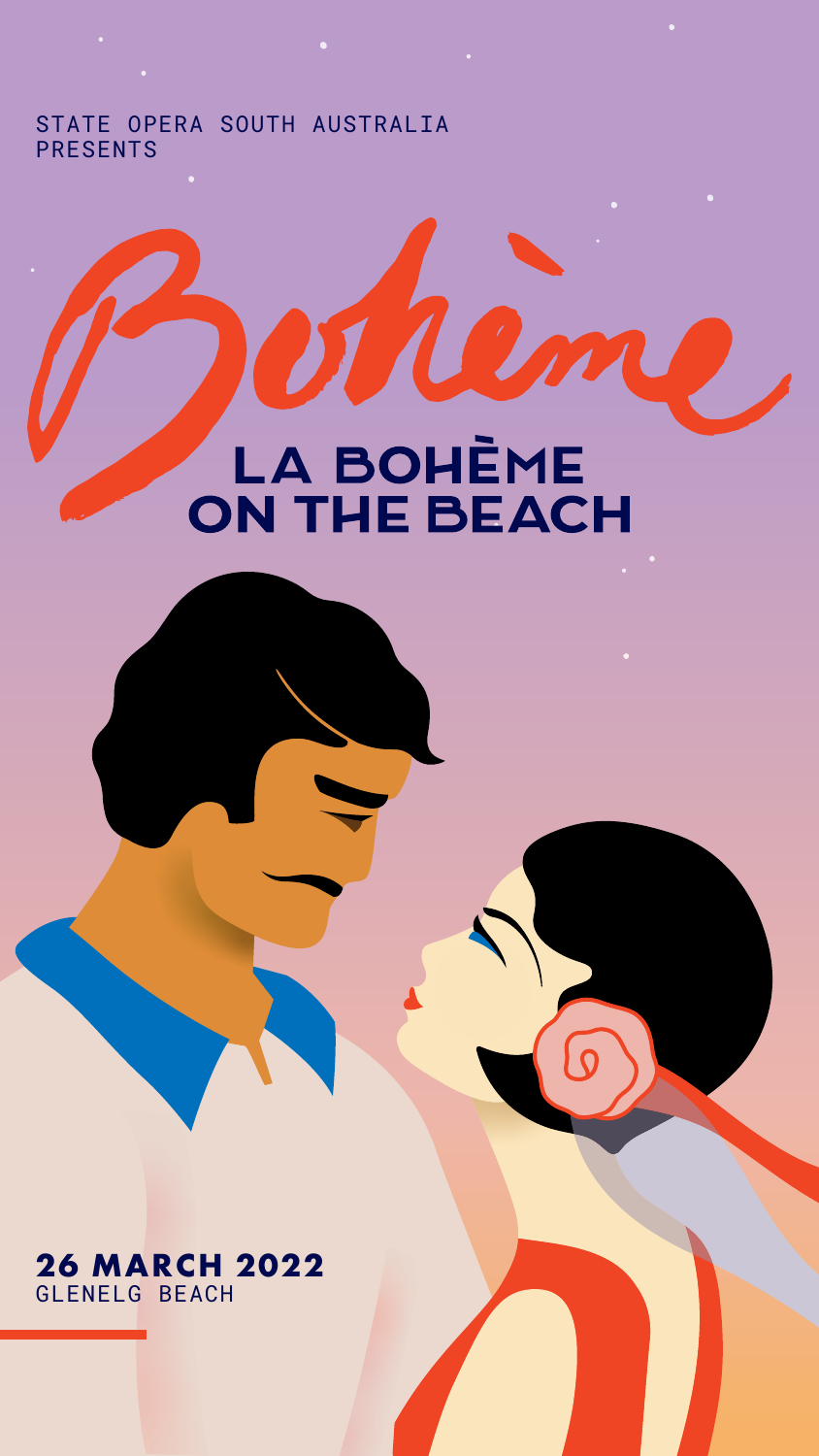#### <span id="page-1-0"></span>LA BOHÈME AN OPERA IN 4 ACTS

Composer Libretto

Giacomo Puccini Luigi Illica & Giuseppe Giacosa

Based on *Scènes de la vie de bohème* (1851) by Henri Murger

STATE OPERA CHORUS STATE OPERA CHILDREN'S CHORUS

ADELAIDE SYMPHONY ORCHESTRA

Duration 2 hours 30 minutes *including 30-minute interval*



**CONDUCTOR** DIRECTOR SET & COSTUME DESIGNER LIGHTING DESIGNER SOUND DESIGNER CHORUS MASTER

Rodolfo*, a poet*  Mimì*, a seamstress* Marcello*, a painter* Musetta*, a singer* Schaunard*, a musician* Colline*, a philosopher* Benoît*, landlord* /Alcindoro, *councillor* Parpignol, *a toy vendor* Sargeant Customs Officer

[Rosario La Spina](https://stateopera.com.au/artist/rosario-la-spina/) [Cathy-Di Zhang](https://stateopera.com.au/artist/cathy-di-zhang/) [Samuel Dundas](https://stateopera.com.au/artist/samuel-dundas/) [Desiree Frahn](https://stateopera.com.au/artist/desiree-frahn/) [Jeremy Tatchell](https://stateopera.com.au/artist/jeremy-tatchell/) [Pelham Andrews](https://stateopera.com.au/artist/pelham-andrews/) [Douglas McNicol](https://stateopera.com.au/artist/douglas-mcnicol/)

[Jiacheng Ding](https://stateopera.com.au/artist/jiacheng-ding/) Alex Roose Daniel Goodburn

[Simon Bruckard](https://stateopera.com.au/artist/simon-bruckard/) [Stuart Maunder AM](https://stateopera.com.au/artist/stuart-maunder/) [Simone Romaniuk](https://stateopera.com.au/artist/simone-romaniuk/) [Christopher Petridis](https://stateopera.com.au/artist/christopher-petridis/) [Jim Aitkins](https://stateopera.com.au/artist/jim-atkins/) [Anthony Hunt](https://stateopera.com.au/artist/anthony-hunt/)



| WELCOME |  |  |
|---------|--|--|
|         |  |  |



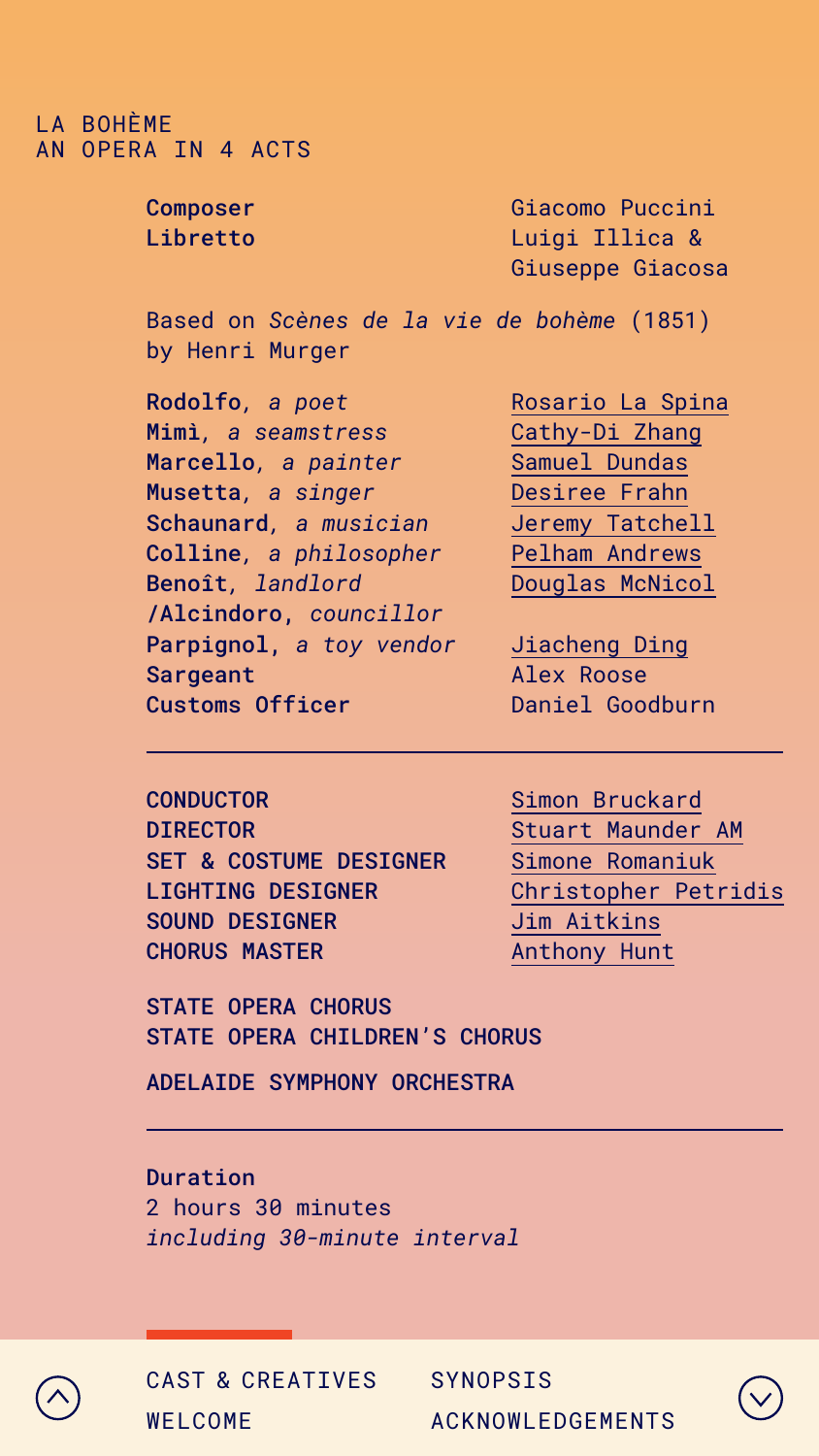#### <span id="page-2-0"></span>WELCOME OPERA LOVERS ONE AND ALL.

If you are reading this in the days and hours before the "curtain" goes up on State Opera's one-night-only spectacular production of *La bohème*, I trust you will join me in my earnest whispers to the weather gods. If you are reading this only moments before the show, then we are here and we made it! Our prayers have been answered!

This production has been a labour of love for so many of us at State Opera; it is the brilliant collaborative outcome of a creative and ambitious team. I am unspeakably proud of where this Company is now, and I can't, wait to share our even grander plans for the future. I can't think of a better way to kick off 2022 than by showcasing what I consider to be the twin jewels in South Australia's crown: her stunning beaches and her iconic Opera Company.

I hope this evening fills your heart with music, and lives long in your memory. To all the friends, patrons, audiences, supporters, sponsors, donors, Board Members and our incredible Artistic Director Stuart Maunder – thank you for making dreams come true.



Yarmila Alfonzetti Executive Director







| WELCOME |  |  |
|---------|--|--|
|         |  |  |



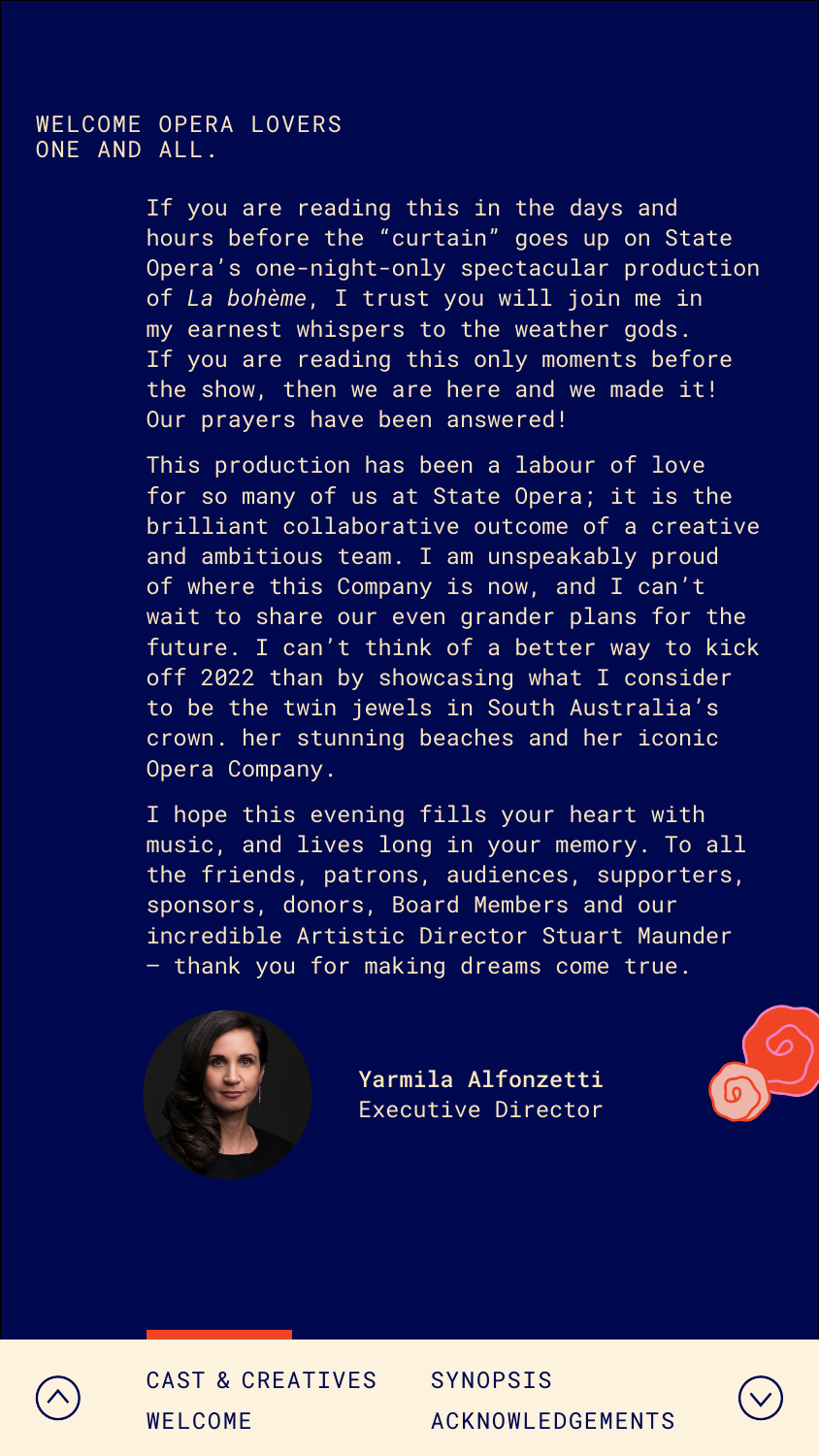Since its premiere in 1898 *La bohème* has been the most performed and popular opera of the operatic canon. And from Giacomo Puccini, arguably the most loved of operatic composers. *La bohème* is quite simply a masterpiece with a soaring score that embraces the gamut of emotions from happiness to despair.

Puccini's artistic manifesto, 'Great sorrows in little souls', is especially apt in the case of *La bohème*. It depicts young people juggling their joys, sorrows, loves and ideals as they grapple with maturing experience. As such, it rings true with each new generation of opera goers. Audiences are unfailingly moved by the poetry of *La bohème*. This doesn't preclude us from revelling in one of the great celebrations of youthful enthusiasm ever written. Despite the constant threats of hunger, poverty, and illness each act of *La bohème* is dominated by the feeling that love conquers all; youthful, optimistic, and eternal.

Here's to youth with all its joy, pain, and passion.



Stuart Maunder AM Artistic Director





| WELCOME |  |  |
|---------|--|--|
|         |  |  |



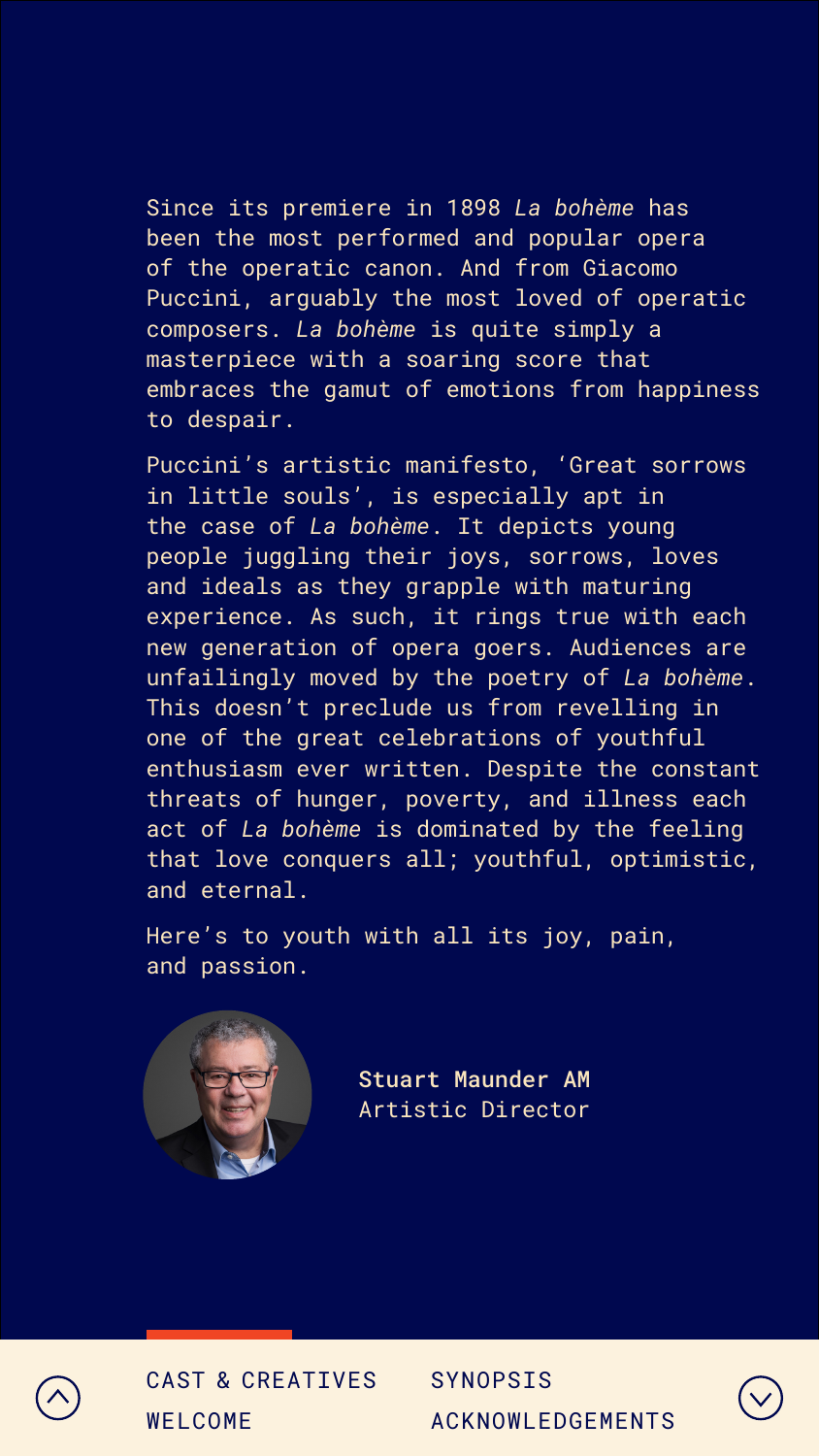#### <span id="page-4-0"></span>SYNOPSIS ACT I

It is Christmas Eve. Rodolfo, a poet, and Marcello, a painter, are freezing in their studio. Marcello is painting The Crossing of the Red Sea. Colline, a philosopher, arrives as the fire Rodolfo has lit with one of his manuscripts, flickers and dies. Schaunard brings reinforcements – food, wine, and fuel for the fire, bought with unexpected money from his earnings as a musician.

A knock at the door and Benoit, the landlord, arrives demanding the rent. The four Bohemians ply him with wine and then bundle him off. Marcello, Colline and Schaunard go off to join the celebrations at the Café Momus. Promising to join them soon, Rodolfo settles down to finish an article he is writing.

There is another knock. This time it is a neighbour, Mimi – a beautiful young seamstress, holding her key and an unlit candle. She begs a light and Rodolfo obliges. Mimi departs and drops her key. Together they search for the key, and their hands touch. They tell each other about themselves, and Rodolfo passionately declares his love. The new lovers then set off into the night to join the others.





| WELCOME |  |  |
|---------|--|--|
|         |  |  |



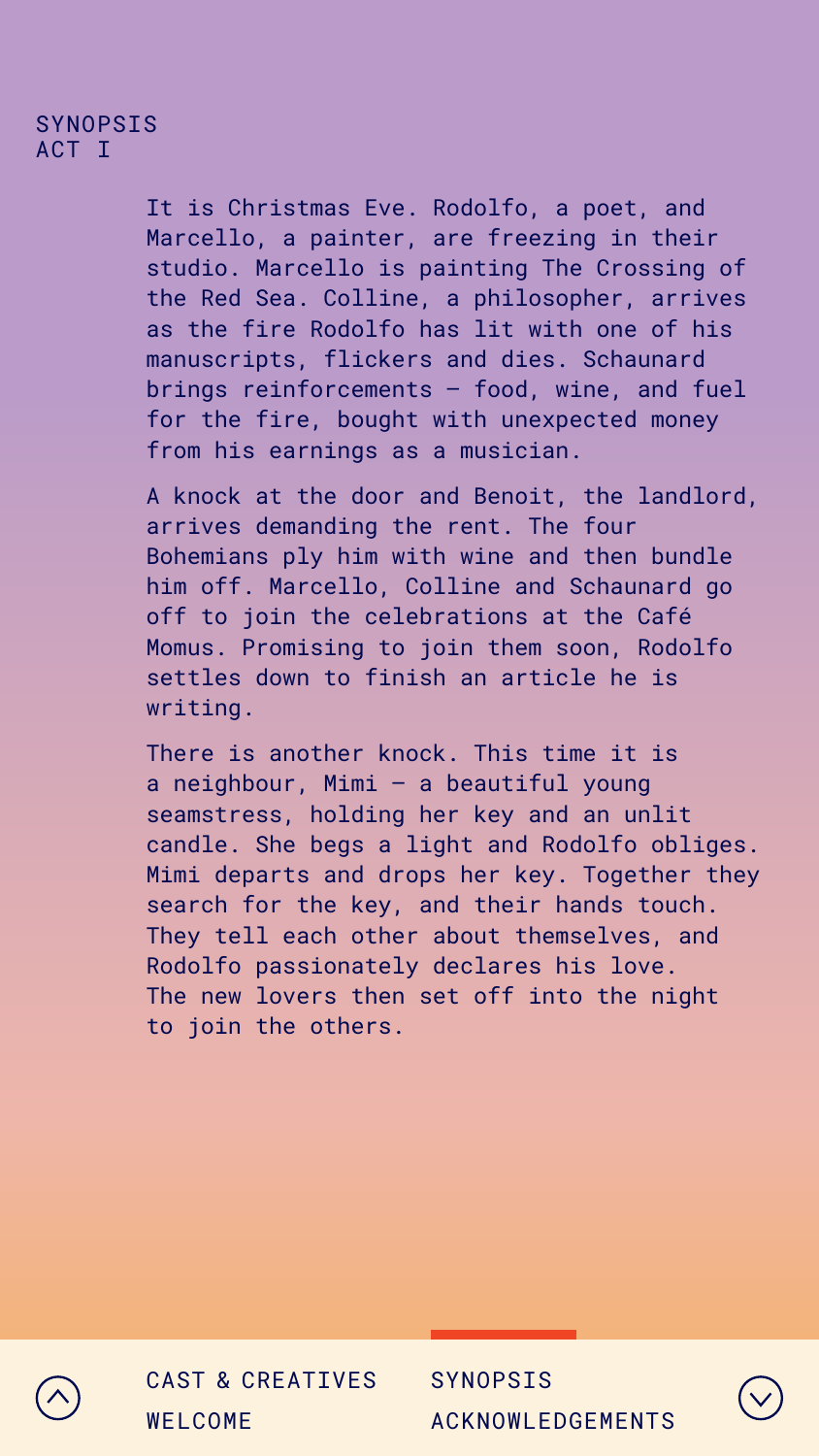#### SYNOPSIS ACT II

ACT III

INTERVAL (30 mins)

The square in which the Café Momus is situated is the Bohemians' favourite haunt, bustling with shoppers and hawkers. Rodolfo buys his new love a bonnet. At the café, Marcello's old flame, Musetta, appears with a new admirer, Alcindoro. To attract Marcello's attention, Musetta bursts into her famous waltz song. Marcello responds and Musetta, pretending that her shoe is pinching, dispatches Alcindoro to a cobbler. She joins in the revelry with Marcello and his friends. When they depart they leave a momento for the hapless Alcindoro on his return – a huge bill!

It is daybreak just inside a tollgate. Snow lies on the ground. Mimi emerges from the throng of workers. She is looking for Marcello at a nearby inn where he and Musetta have been living for the past month. Pale and agitated, she tells him of Rodolfo's jealousy which has made their life together impossible. Mimi hides as Rodolfo suddenly appears. He declares her to be unfaithful, but then confides to Marcello that Mimi is very ill and blames himself and his poverty for not being able to help her. Mimi's sudden coughing betrays her presence and the lovers sadly decide it is best that they part. Their parting duet is interrupted by the sounds of a fierce quarrel between Marcello and Musetta. Mimi and Rodolfo decide to stay together until spring returns.





| WELCOME |  |  |
|---------|--|--|
|         |  |  |



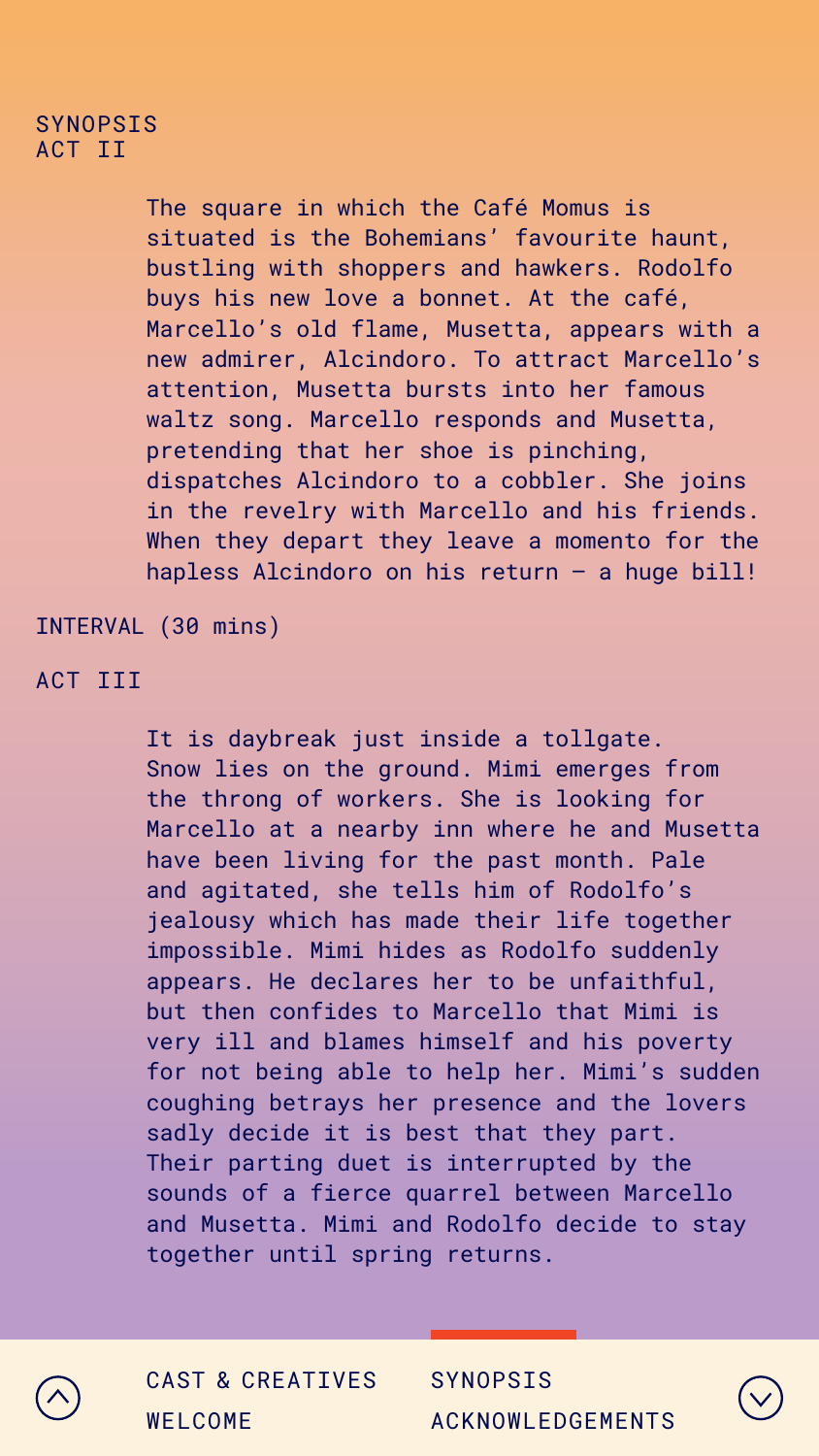#### SYNOPSIS ACT IV

The studio, months later. Both pairs of lovers now parted. Mimi and Musetta have found wealthy admirers. Rodolfo and Marcello feign indifference, but neither can forget the memory of their respective lovers. Schaunard and Colline arrive with meagre food and the four sit down to a mock 'banquet'.

While they are acting the fool, Musetta rushes in with news that Mimi is desperately ill and has asked to be brought back to Rodolfo to die. Musetta explains that the Viscount has discarded Mimi and she has been living on the streets for weeks sinking further into poverty and desperation. The Bohemians rally to the cause. Musetta pawns her earrings and Colline his beloved coat to buy medicine for Mimi.

Alone for a short time, Mimi and Rodolfo recall the past, reliving their short spell of happiness and their dreams together. Mimi, seized by a coughing fit, falls back, exhausted. When the others return, she weakly thanks them for their kindness and falls asleep. It is Schaunard who first notices that Mimi is dead. Rodolfo is the last to realise, by seeing the truth on his friends' faces.







| WELCOME |  |  |
|---------|--|--|
|         |  |  |



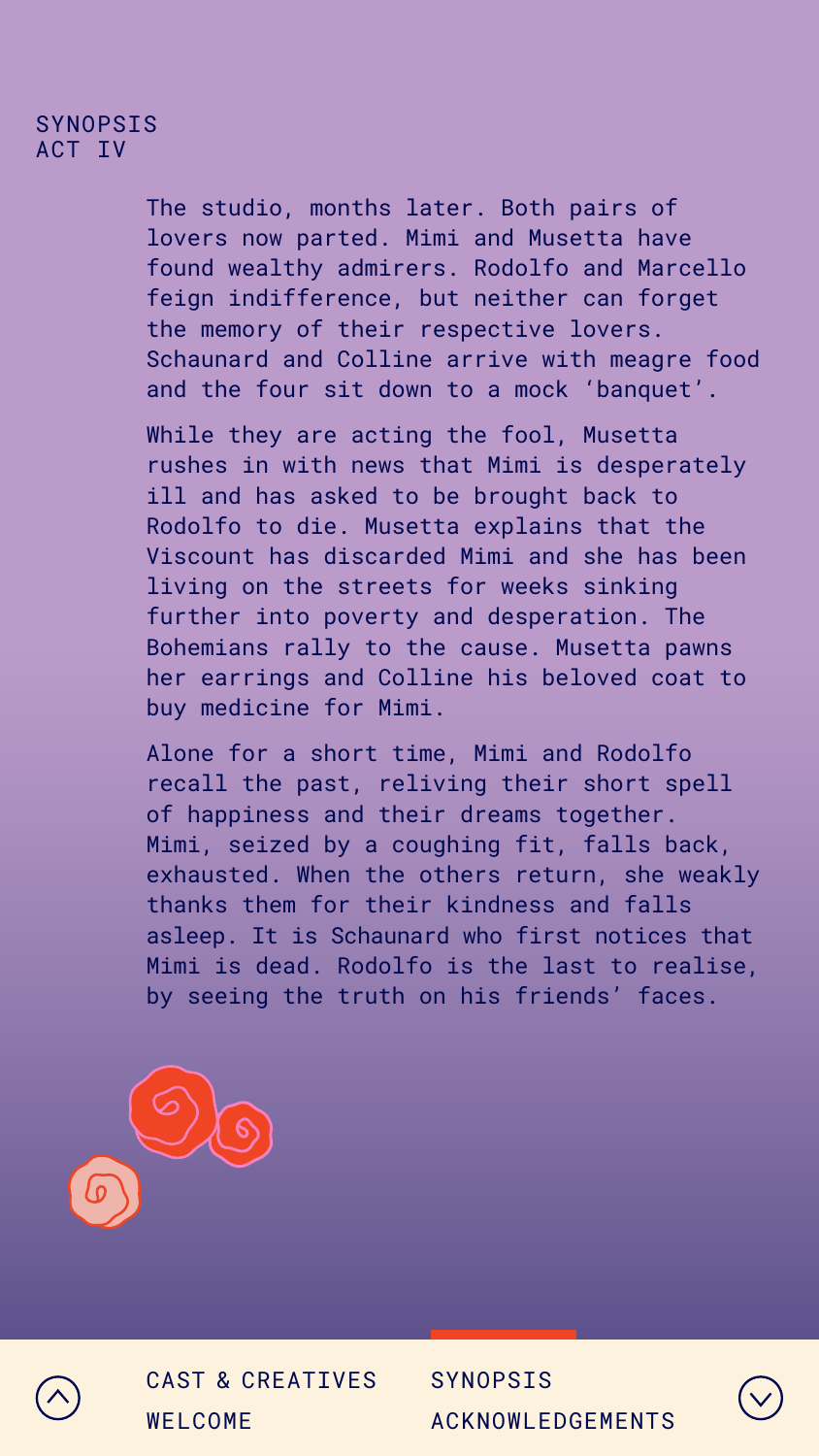This project has been assisted by the Australian Government through the Australia Council, its arts funding and advisory body.



**Government of South Australia** Arts South Australia

### <span id="page-7-0"></span>ACKNOWLEDGEMENTS







NW Group

City of Holdfast Bay

BSGM Hospitality



#### EVENT PARTNERS



| WELCOME |  |  |
|---------|--|--|
|         |  |  |